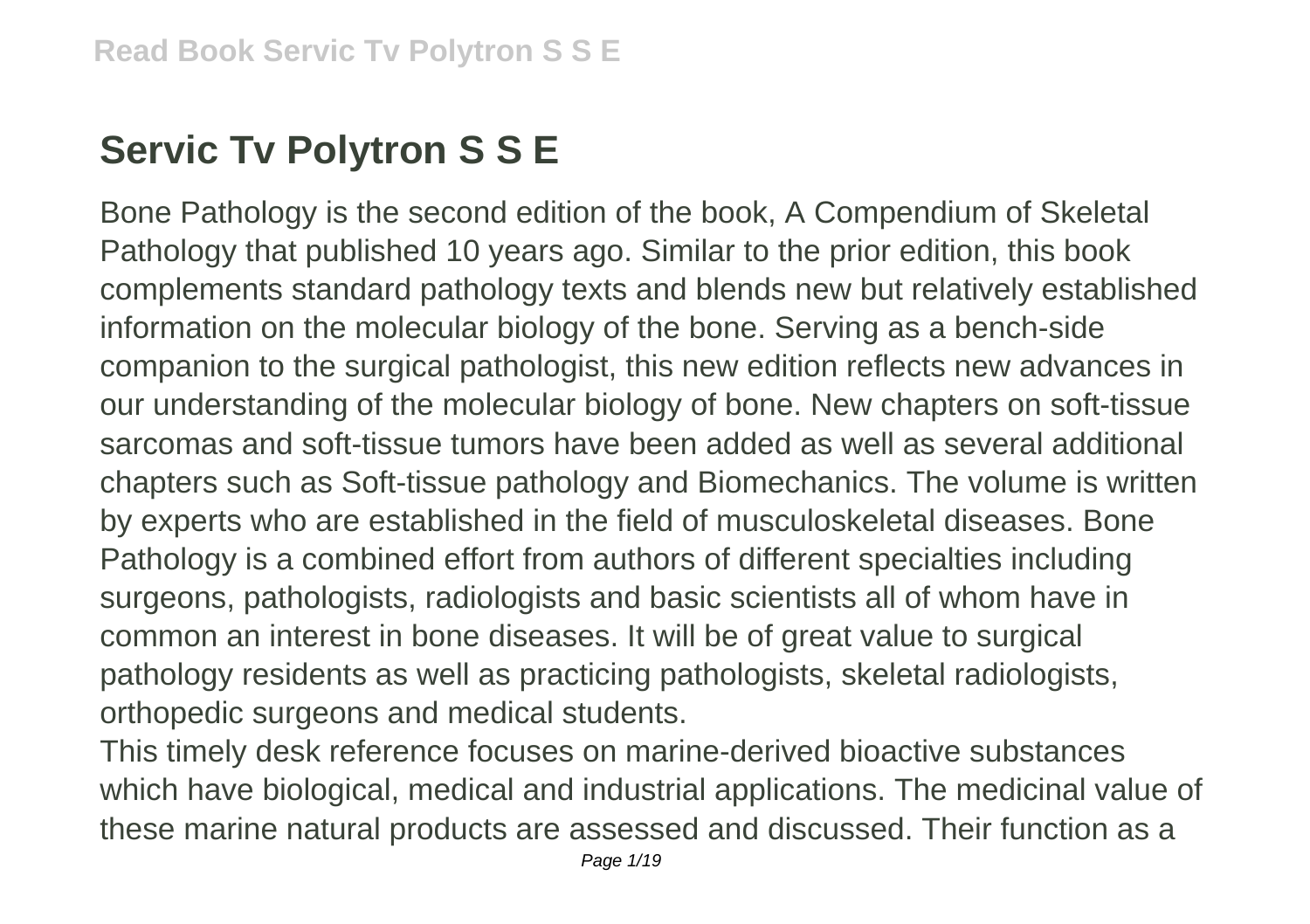new and important resource in novel, anticancer drug discovery research is also presented in international contributions from several research groups. For example, the potential role of Spongistatin, Apratoxin A, Eribulin mesylate, phlorotannins, fucoidan, as anticancer agents is explained. The mechanism of action of bioactive compounds present in marine algae, bacteria, fungus, sponges, seaweeds and other marine animals and plants are illustrated via several mechanisms. In addition, this handbook lists various compounds that are active candidates in chemoprevention and their target actions. The handbook also places into context the demand for anticancer nutraceuticals and their use as potential anti-cancer pharmaceuticals and medicines. This study of advanced and future types of natural compounds from marine sources is written to facilitate the understanding of Biotechnology and its application to marine natural product drug discovery research.

Challenging the predominantly Euro-American approaches to the field, this volume brings together essays on a wide array of literary, filmic and journalistic responses to the decade-long wars in Afghanistan and Iraq. Shifting the focus from so-called 9/11 literature to narratives of the war on terror, and from the transatlantic world to Iraq, Syria, Afghanistan, the Afghan-Pak border region, South Waziristan, Al-Andalus and Kenya, the book captures the multiple Page<sup>-</sup>2/19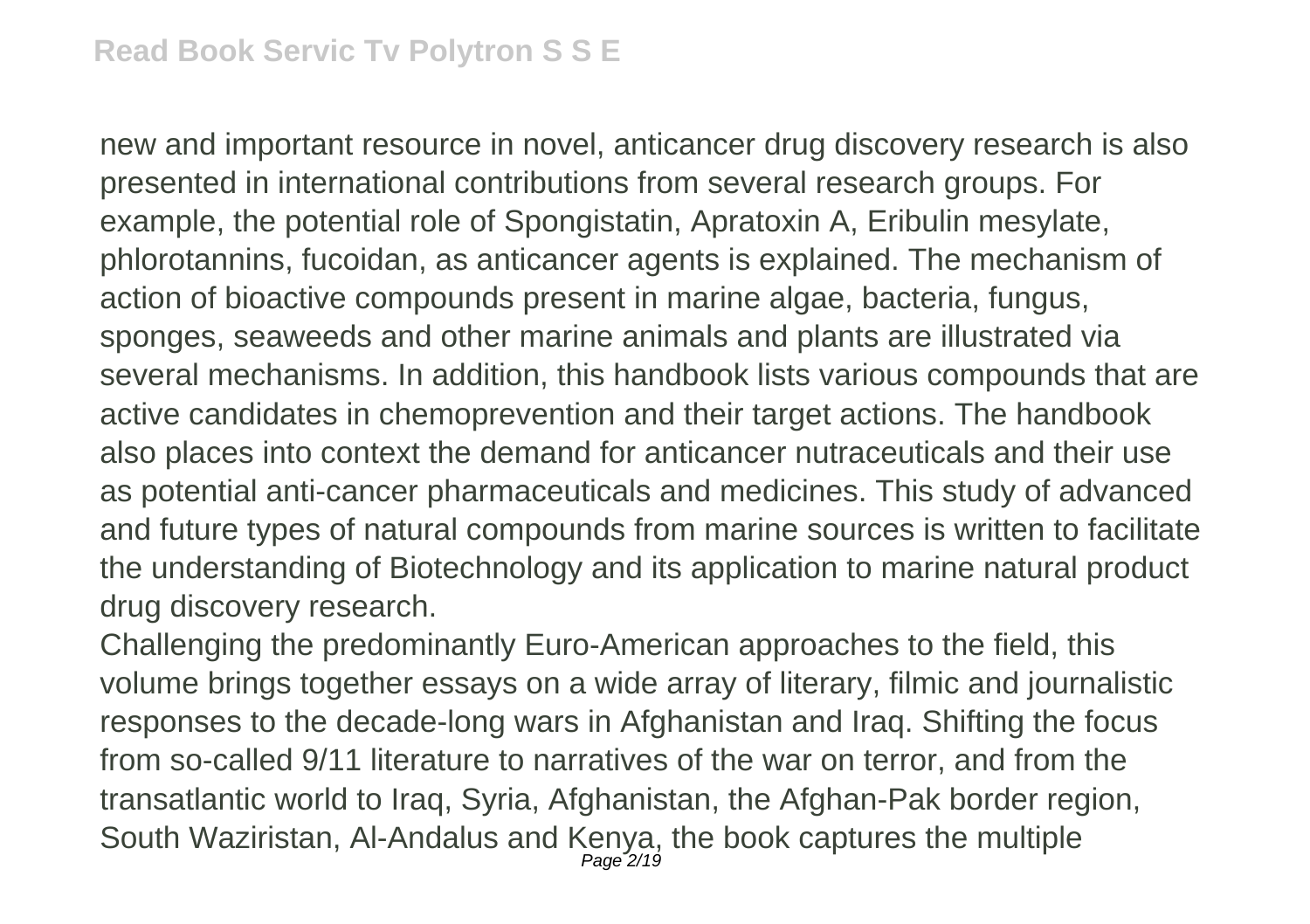transnational reverberations of the discourses on terrorism, counter-terrorism and insurgency. These include, but are not restricted to, the realignment of geopolitical power relations; the formation of new terrorist networks (ISIS) and regional alliances (Iraq/Syria); the growing number of terrorist incidents in the West; the changing discourses on security and technologies of warfare; and the leveraging of fundamental constitutional principles. The essays featured in this volume draw upon, and critically engage with, the conceptual trajectories within American literary debates, postcolonial discourse and transatlantic literary criticism. Collectively, they move away from the trauma-centrism and residual UScentrism of early literary responses to 9/11 and the criticism thereon, while responding to postcolonial theory's call for a historical foregrounding of terrorism, insurgency and armed violence in the colonial-imperial power nexus. This book was originally published as a special issue of the European Journal of English Studies.

The CFTR chloride channel is one of the most well studied transport proteins in biology. Yet there remain many mysteries about the functional properties and biological roles of this ABC transporter. The Cystic Fibrosis Transmembrane Conductance Regulator addresses a select series of `hot' topics that relate to the function of CFTR, and the links between CFTR dysfunction and human disease Page 3/19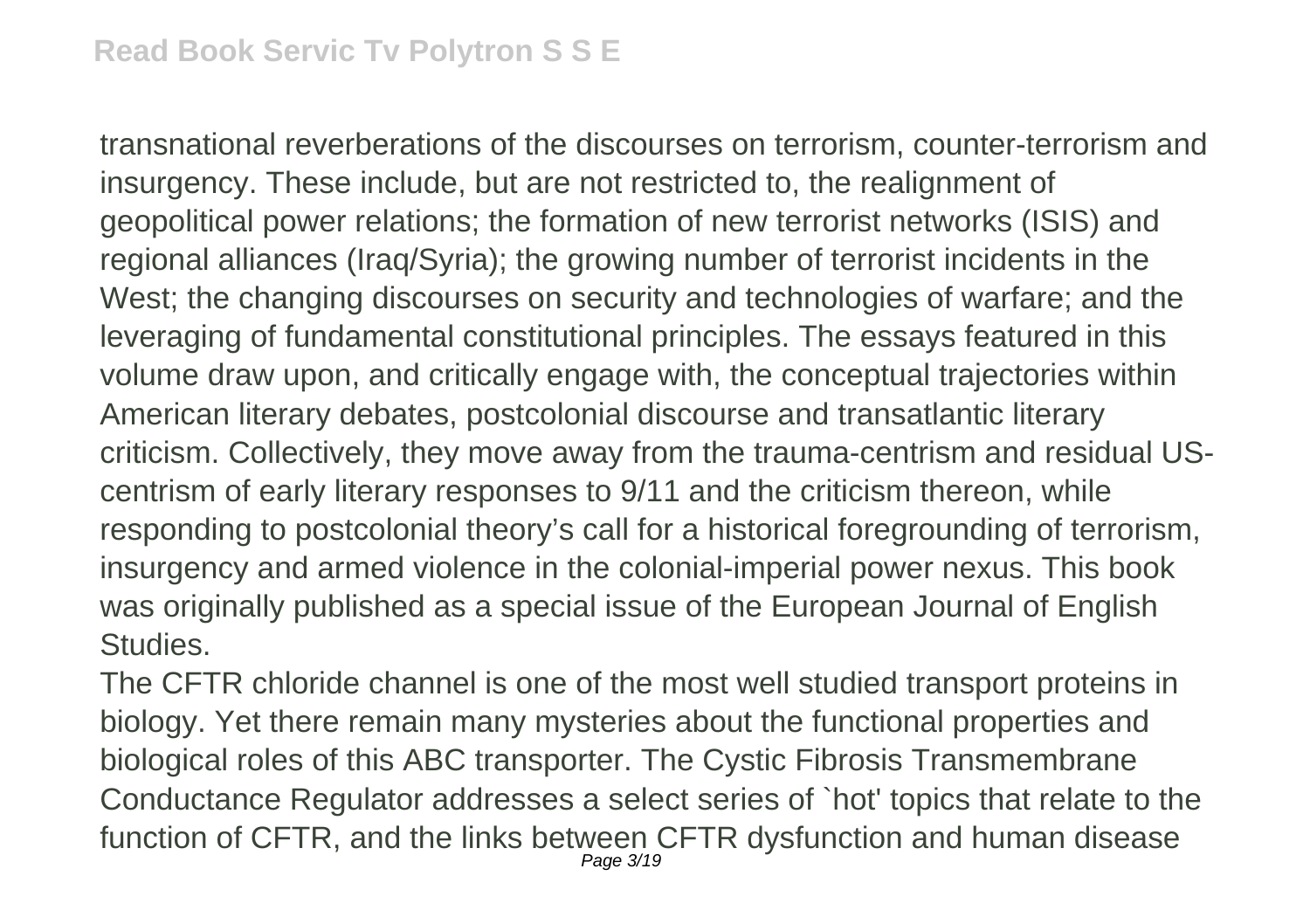(i.e., cystic fibrosis). The timeliness of these topics distinguishes this collection from previous volumes of this type. Given the general interest in CFTR, this collection will appeal to a broad readership with interests in CFTR, cystic fibrosis, ion channels and ABC transporters.

This second edition volume expands on the previous edition with chapters discussing the latest developments and research initiatives in mitochondrial functions. The chapters in this book explore topics such as high-resolution fluorespirometry and OXPHOS protocols in human cells, analysis of mitochondrial oxygen consumption, mitochondrial bioenergetics, and mitochondrial dynamics in mammalian cells. Written in the highly successful Methods in Molecular Biology series format, chapters include introductions to their respective topics, lists of the necessary materials and reagents, step-bystep, readily reproducible laboratory protocols, and tips on troubleshooting and avoiding known pitfalls. Cutting-edge and practical, Mitochondrial Bioenergetics: Methods and Protocols, Second Edition is a valuable resource for students, and practitioners in the pharmaceutical sciences, environmental sciences, and mitochondrial genetics industries.

Experimental science is a complicated creature. At the head there is a Gordian knot of ideas and hypotheses; behind is the accumulated mass of decades of Page 4/19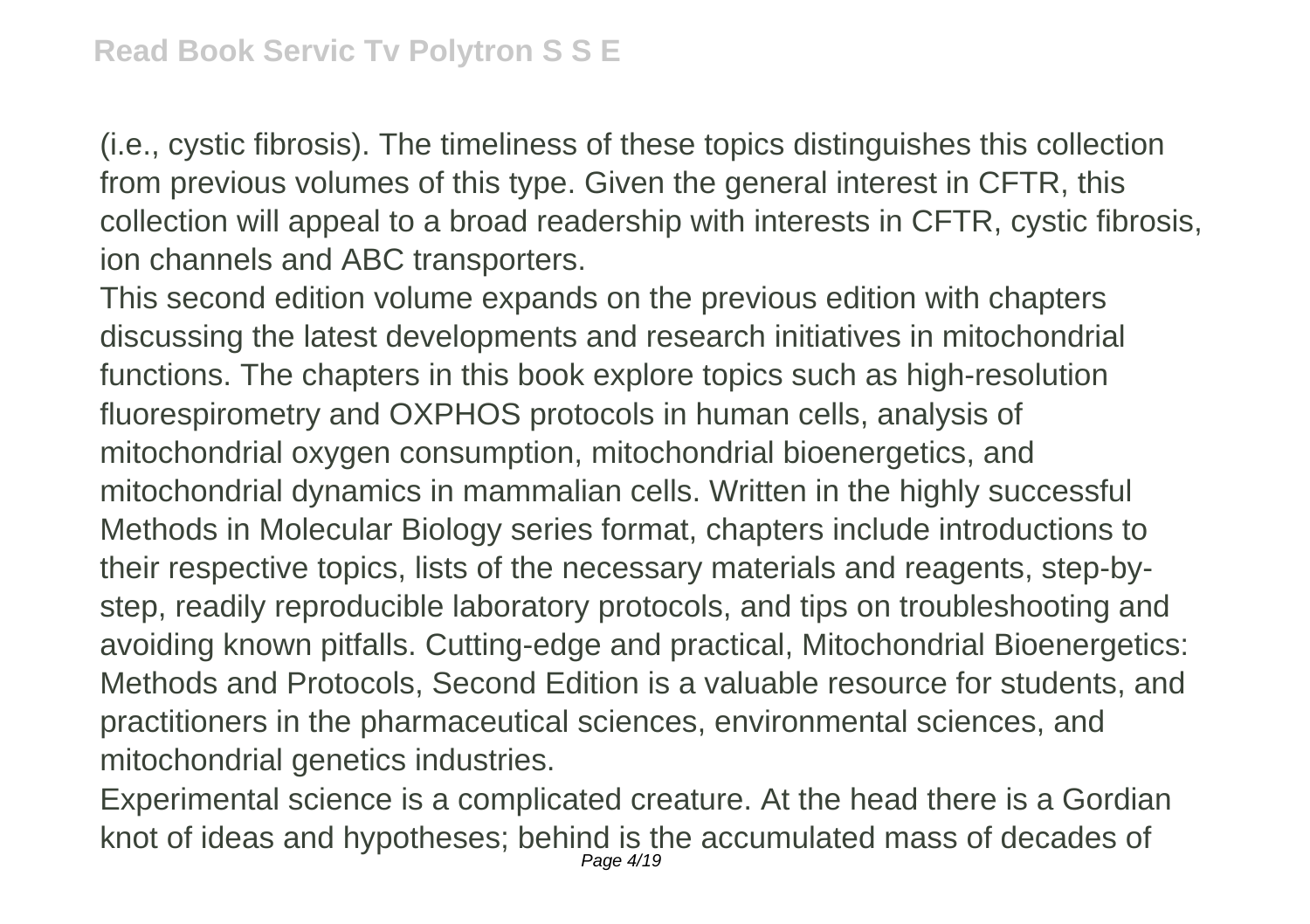research. Only the laboratory methods, the legs which propel science forward, remain firmly in touch with the ground. Growth, however is uneven; dinosaurs develop by solid means to give a vast body of results, but few ideas. Others sprint briefly to success with brilliant, though ill-supported, ideas. The problems which this book addresses is to maintain an organic unity between new ideas and the current profusion of innovative experimental tools. Only then can we have the framework on which our research thoughts may flourish. The contributors are outstanding scientists in their respective fields and they record here in a clear manner the methodology with which they perform their experiments. They also illustrate some of their most exciting findings. In all chapters the emphasis is on the critical analysis of the methodology which is often avoided in refereed Journals. These techniques are explained in this book in adequate detail. Each chapter is extensively referenced and contains the most recent material available from author's laboratory at the time of going to press.

Kafka on the Shore displays one of the world's great storytellers at the peak of his powers. Here we meet a teenage boy, Kafka Tamura, who is on the run, and Nakata, an aging simpleton who is drawn to Kafka for reasons that he cannot fathom. As their paths converge, acclaimed author Haruki Murakami enfolds readers in a world where cats talk, fish fall from the sky, and spirits slip out of their bodies to make love or commit murder, in what is a truly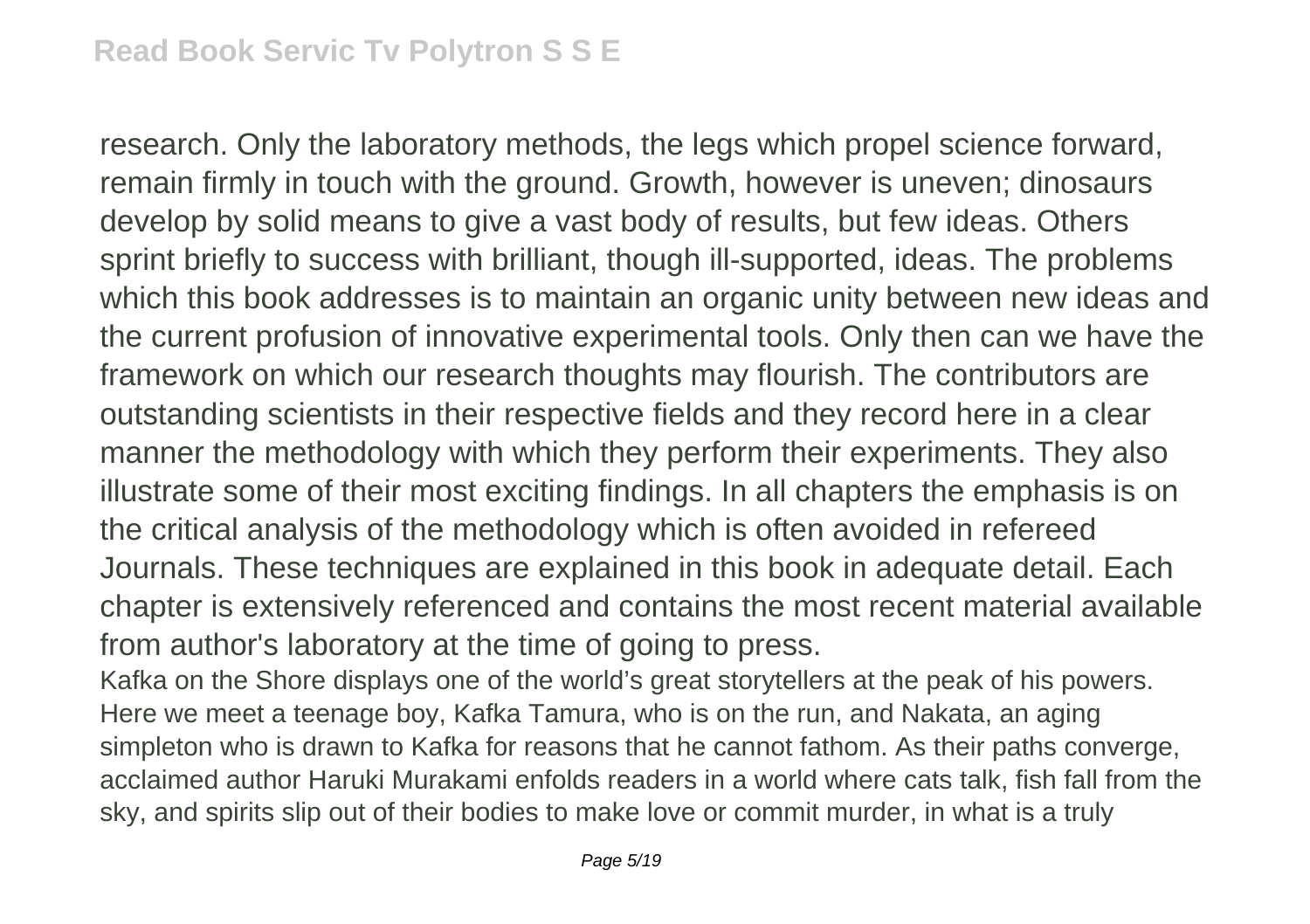## remarkable journey.

Encyclopedia of Dietary Supplements presents peer-reviewed, objective entries that rigorously examine the most significant scientific research on basic chemical, preclinical, and clinical data. Designed for healthcare professionals, researchers, and health-conscious consumers, it presents evidence-based information on the major vitamin and mineral micronutrients, herbs, botanicals, phytochemicals, and other bioactive preparations. Supplements covered include: Vitamins, beta-carotene, niacin, and folate Omega-3 and omega-6 fatty acids, isoflavones, and quercetin Calcium, copper, iron, and phosphorus 5-hydroxytryptophan, glutamine, and Larginine St. John's Wort, ginkgo biloba, green tea, kava, and noni Androstenedione, DHEA, and melatonin Coenzyme Q10 and S-adenosylmethionine Shiitake, maitake, reishi, and cordiceps With nearly 100 entries contributed by renowned subject-specific experts, the book serves as a scientific checkpoint for the many OTC supplements carried in today's nutritional products marketplace. Also Available Online This Taylor & Francis encyclopedia is also available through online subscription, offering a variety of extra benefits for researchers, students, and librarians, including: ? Citation tracking and alerts ? Active reference linking ? Saved searches and marked lists ? HTML and PDF format options Contact Taylor and Francis for more information or to inquire about subscription options and print/online combination packages. US: (Tel) 1.888.318.2367; (E-mail) e-reference@taylorandfrancis.com International: (Tel) +44 (0) 20 7017 6062; (E-mail) online.sales@tandf.co.uk This detailed volume presents a comprehensive compendium of clinical metabolomics protocols covering LC-MS, GC-MS, CE-MS, and NMR-based clinical metabolomics as well as bioinformatics and study design considerations. The methodologies explored here form the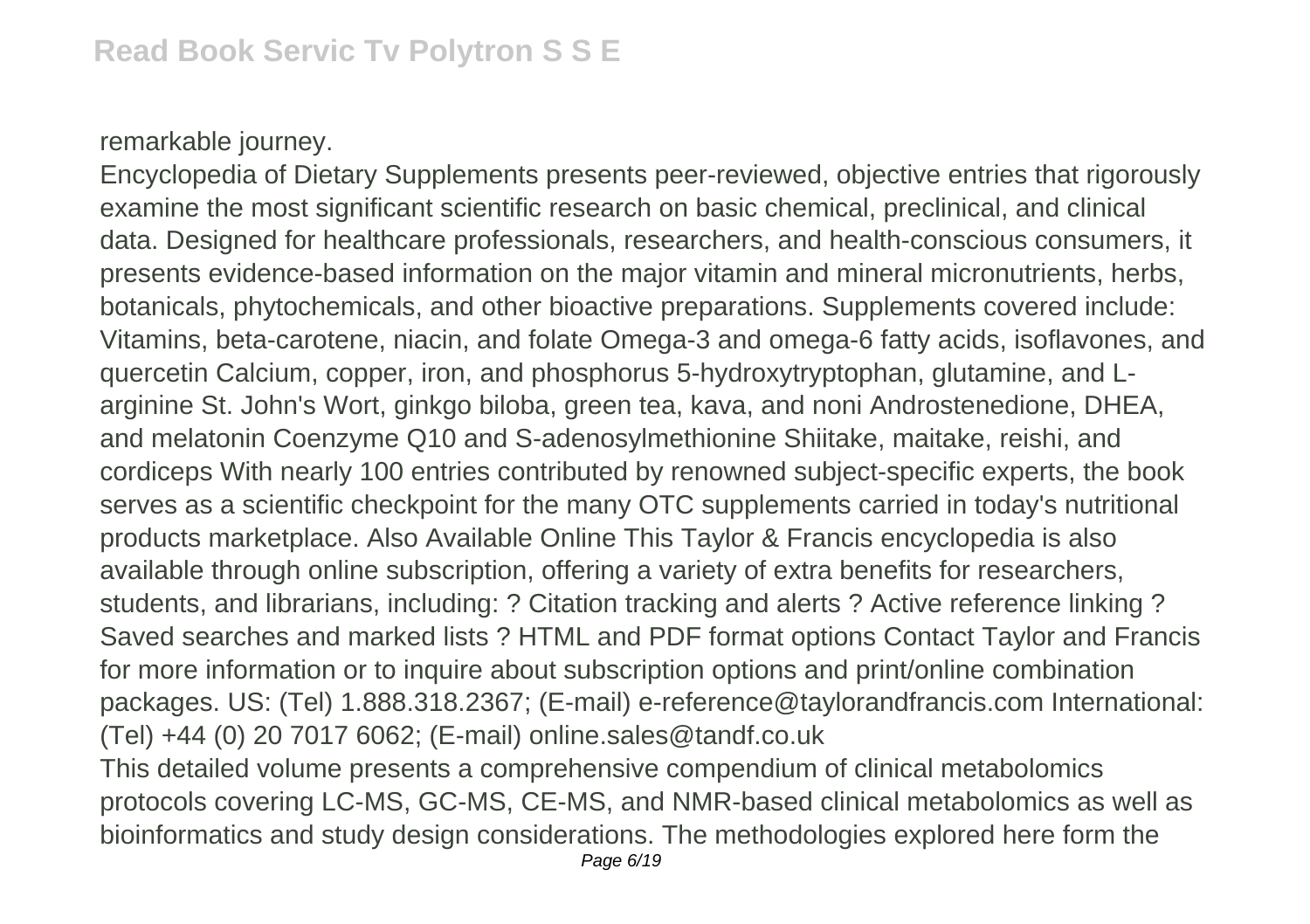core of several very promising initiatives evolving around personalized health care and precision medicine, which can be seen as complimentary to the field of clinical chemistry and aid the aforementioned field with novel disease markers and diagnostic patterns. Written for the highly successful Methods in Molecular Biology series, chapters include brief introductions to their topics, lists of the necessary materials and reagents, step-by-step, readily reproducible laboratory protocols, and tips on troubleshooting and avoiding known pitfalls.uthoritative and practical, Clinical Metabolomics: Methods and Protocols aims to serve as the basis for successful communication between scientists from several fields, including chemists, biologist, bioinformaticians, and clinicians, ultimately leading to effective study design and completion. Growing demographic trends require sustainable technologies to improve quality and yield of future food productions. However, there is uncertainty about plant protection strategies in many agro-ecosystems. Pests, diseases, and weeds are overwhelmingly controlled by chemicals which pose health risks and cause other undesirable effects.Therefore, an increasing concern on control measures emerged in recent years. Many chemicals became questioned with regard to their sustainability and are (or will be) banned. Alternative management tools are studied, relying on biological, and low impact solutions. This ResearchTopic concerns microbial biocontrol agents, root-associated microbiomes, and rhizosphere networks. Understanding how they interact or respond to (a)biotic environmental cues is instrumental for an effective and sustainable impact. The rhizosphere is in this regard a fundamental object of study, because of its role in plant productivity. This e-book provides a polyhedral perspective on many issues in which beneficial microorganisms are involved. Data indeed demonstrate that they represent an as yet poorly-explored resource, whose exploitation may actively sustain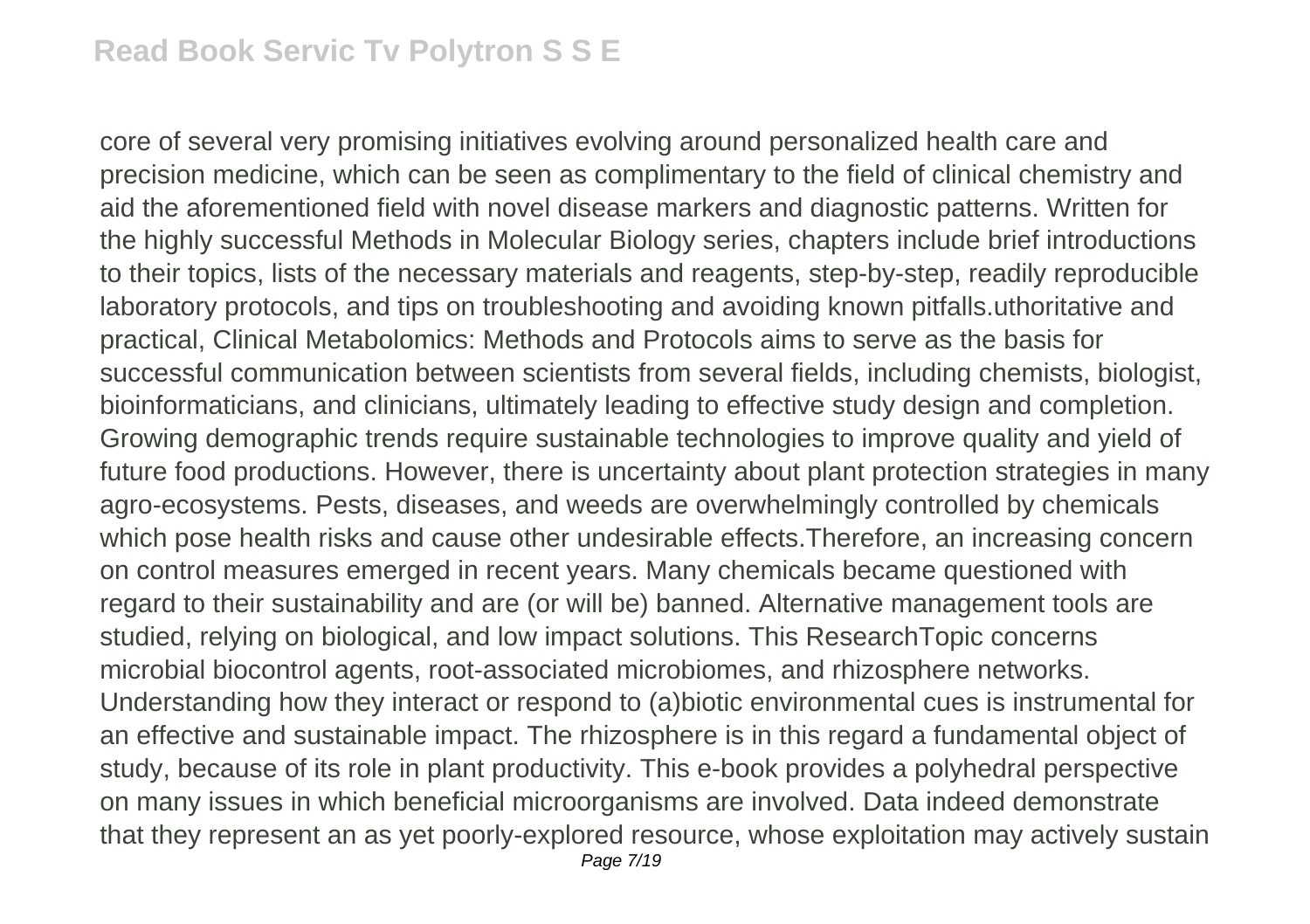plant protection and crop production. Given the huge number of microbial species present on the planet, the microorganisms studied represent just the tip of an iceberg. Data produced are, however, informative enough about their genetic and functional biodiversity, as well as about the ecosystem services they provide to underp in crop production. Challenges for future research work concern not only the biology of these species, but also the practices required to protect their biodiversity and to extend their application in the wide range of agricultural soils and systems present in the world. Agriculture cannot remain successfully and sustainable unless plant germplasm and useful microbial species are integrated, a goal for which new knowledge and information-based approaches are urgently needed.

THE HARD DRIVE BIBLE, EIGHTH EDITION is the definitive reference book for anyone who deals with personal computer data storage devices of any kind. This comprehensive work covers installations, drive parameters, & set up information for thousands of Hard Disk, Optical, DAT Tape, & CD-ROM Drives. A concise history of data storage devices is followed by the most expansive compilation of technical data offered to the public today. Specifications, drawings, charts & photos cover jumper settings, cabling, partitioning & formatting of disk drives. SCSI commands & protocols are addressed, in addition to chapters revealing the intricacies of different interface standards & common troubleshooting procedures. THE HARD DRIVE BIBLE contains the answers to anyone's questions concerning the purchase, installation & use of modern digital data storage devices. The difficulties caused by compatibility mismatches are addressed & solutions are offered. Also featured are controller card information & performance ratings, as well as valuable tips on increasing drive performance & reliability through software. THE HARD DRIVE BIBLE is published by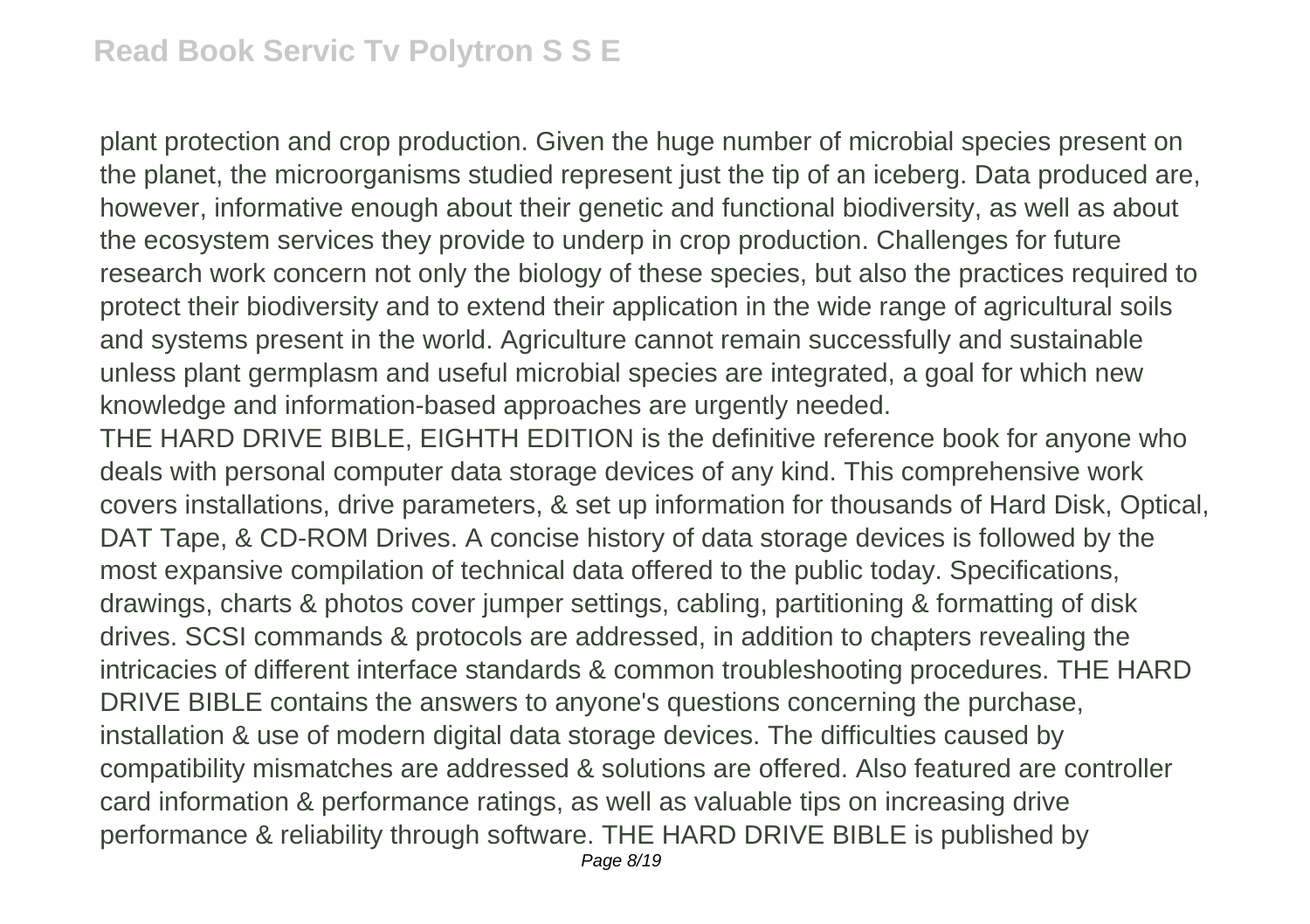Corporate Systems Center, one of the leaders in the digital storage device field. A CD-ROM included with the book carries CSC's drive performance test software & formatting tools, as well as thousands of drive parameters, specifications, & technical drawings. To order contact: Corporate Systems Center, 1294 Hammerwood Avenue, Sunnyvale, CA 94089; 408-743-8787.

The latest title from the acclaimed Current Protocols series, Current Protocols Essential Laboratory Techniques, 2e provides the new researcher with the skills and understanding of the fundamental laboratory procedures necessary to run successful experiments, solve problems, and become a productive member of the modern life science laboratory. From covering the basic skills such as measurement, preparation of reagents and use of basic instrumentation to the more advanced techniques such as blotting, chromatography and realtime PCR, this book will serve as a practical reference manual for any life science researcher. Written by a combination of distinguished investigators and outstanding faculty, Current Protocols Essential Laboratory Techniques, 2e is the cornerstone on which the beginning scientist can develop the skills for a successful research career.

Biotechnology Is One Of The Major New Technologies Of The Twenty-First Century That Covers Multi-Disciplinary Issues, Including Recombinant DNA Techniques, Cloning, Genetics, And The Application Of Microbiology To The Production Of Goods. It Continues To Revolutionize Treatments Of Many Diseases, And It Is Used To Deal With Environmental Solutions. The Biotechnology Procedures And Experiments Handbook Provides Practicing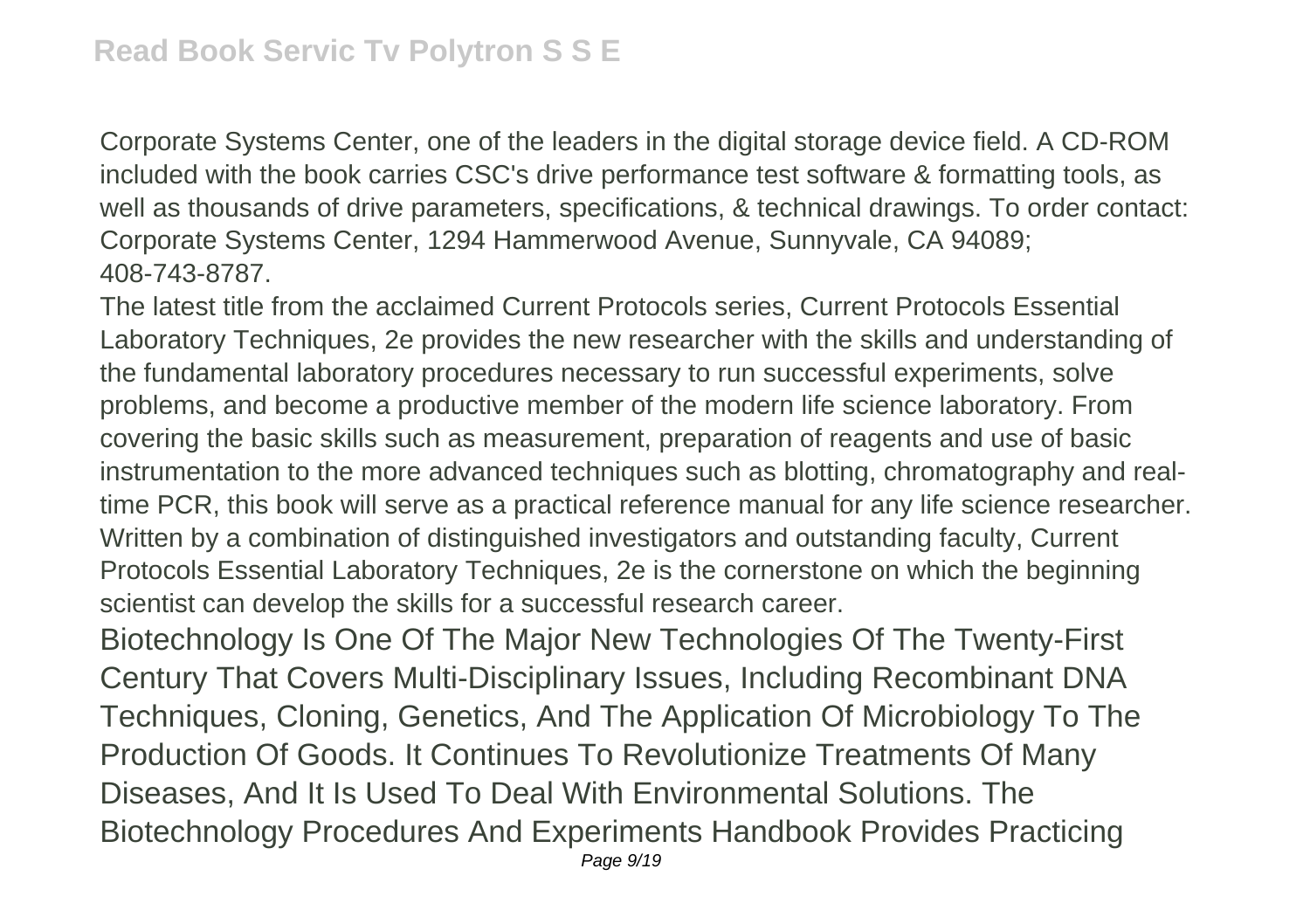Professionals And Biotechnology Students Over 150 Applied, Up-To-Date Laboratory Techniques And Experiments Related To Modern Topics Such As Recombinant DNA, Electrophoresis, Stem Cell Research, Genetic Engineering, Microbiology, Tissue Culture, And More. Each Lab Technique Includes 1)A Principle, 2)The Necessary Reagents, 3)A Step By Step Procedure, And 4)A Final Result. Also Included Is A Section That Shows How To Avoid Potential Pitfalls Of A Specific Experiment. The Book Is Accompanied By A CD-ROM Containing Simulations, White Papers, And Other Relevant Material To Biotechnology.

Exactly 35 years after the first Colloquium was held, the Eleventh International Plant Nutrition Colloquium took place from 30 July to 4 August 1989 in Wageningen, The Netherlands. Although impressive progress has been made during the past decades in our understanding of the mechanisms of uptake, distribution and assimilation of nutrients in relation to crop yield and quality, there are still significant gaps in our insight into many fundamental aspects of plant mineral nutrition and related metabolic processes. In spite of improved knowledge of nutrient requirements of crops and improved fertilizer application strategies, the world population remains to be burdened with an enormous shortage of plant products for food, timber, fuel, shelter, and other purposes. The Page 10/19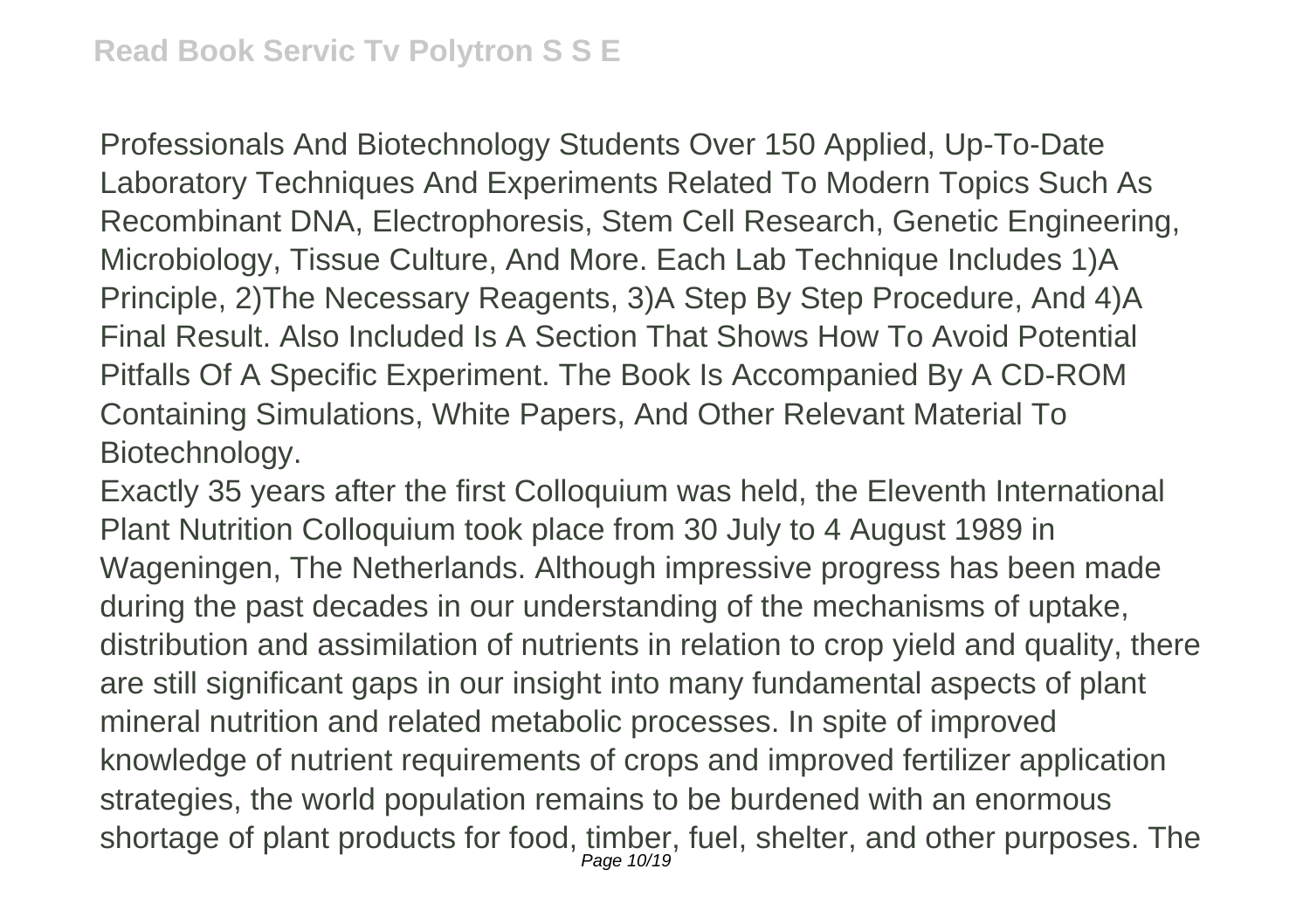main challenge facing the plant nutrition research community is to at least alleviate the increasing world-wide need for applying scientific knowledge to practical problems in agriculture, horticulture, and forestry. It is therefore felt by many scientists that the Plant Nutrition Colloquia, which are intended to bring together scientists and to integrate knowledge and approaches acquired in plant physiology, biochemis try, soil science, agronomy and related disciplines, have indeed made a significant contribution to the advancement of our knowledge and understanding in this vital and interdisciplinary field of agrobiology. About 260 scientists from 40 nations attended the Colloquium in Wageningen. This volume presents detailed protocols for novel strategies and approaches to improve functional understanding of protein N- and C-terminal biology. Protein Terminal Profiling: Methods and Protocols addresses topics such as protease specificity profiling, N-terminal acetylation, assays to probe protease activity in cellular systems, protein N- and C-termini on a proteome-wide scale, and biochemical approaches to explain and examine extracellular protease activities. Written in the highly successful Methods in Molecular Biology series format,

chapters include introductions to their respective topics, lists of the necessary materials and reagents, step-by-step, readily reproducible laboratory protocols, and tips on troubleshooting and avoiding known pitfalls.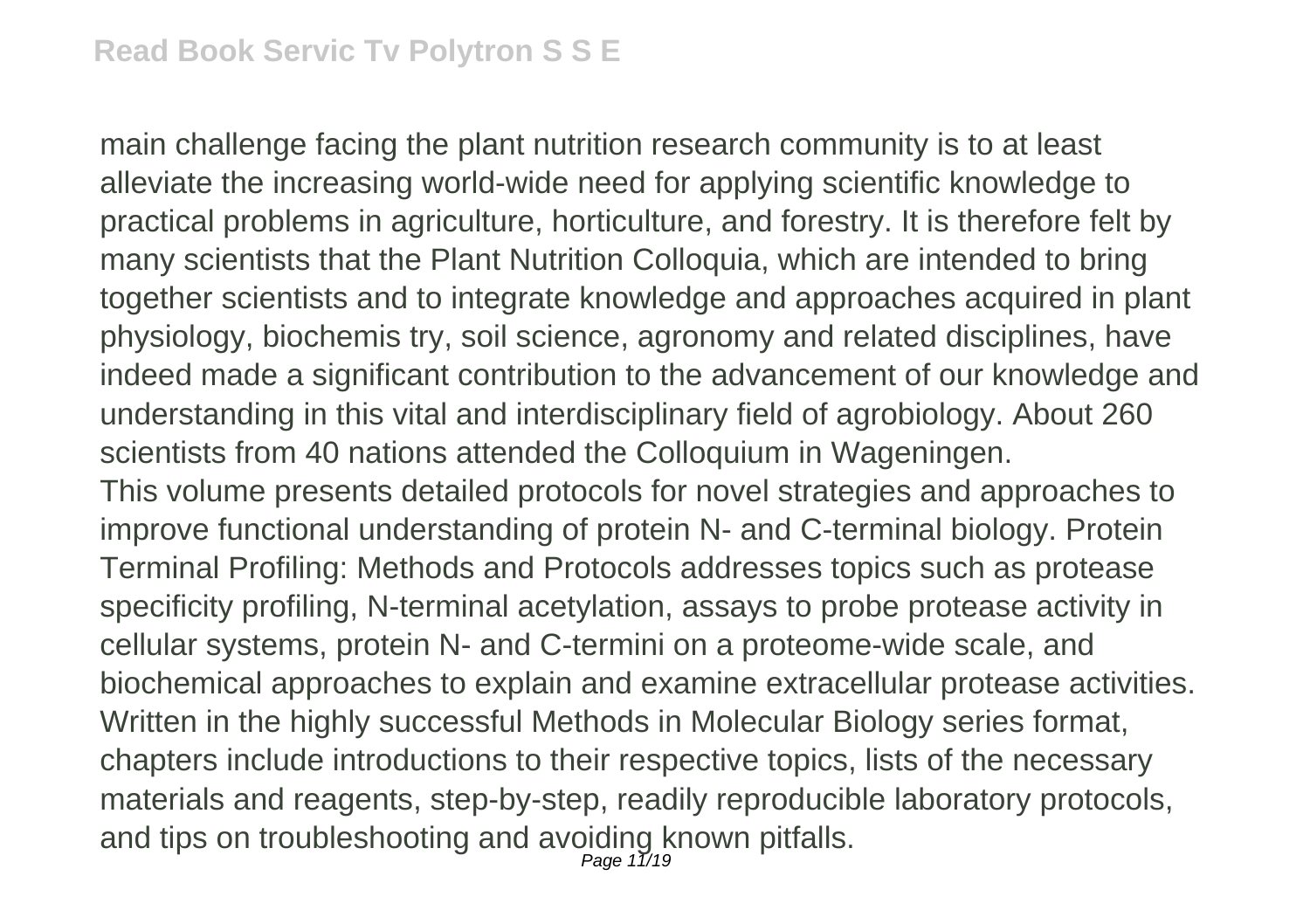We are pleased to present to our readers the Proceedings of the Sixth International Workshop on Phosphate and Other Minerals which was held in Verona, Italy, during June 24-26, 1983. It was hosted by Professor Giuseppe Maschio, Professor of Medicine and Chief, Department of Nephrology at the University of Verona. The Sixth Workshop maintained the tradition of the previous ones. It provided a unique and outstanding opportunity for close interaction between scientist involved in the research of the overall field of Mineral Metabolism. The current Workshop was attended by 250 scientists from 15 countries including Austria, Canada, Denmark, England, France, Germany,Holland, Israel, Italy, Japan, Spain, Sweden,Switzerland, and the United States of America. The topics discussed included the renal handling of phosphate, transport of other minerals, intestinal absorption of calcium and phosphate and phosphate homeostasis in health and disease. Two symposia dealing with the recent developments of the interactions between minerals, parathyroid hormone, and blood pressure and between minerals and myopathies were included. In addition to the 15 State-of-the-Art Lectures, there were 43 oral and 63 poster presentations selected from over 200 abstracts sub mitted to the Program Committee. The Seventh International Workshop on Phosphate and Other Minerals will be held during September, 1985, in Marseille, France. It will Page 12/19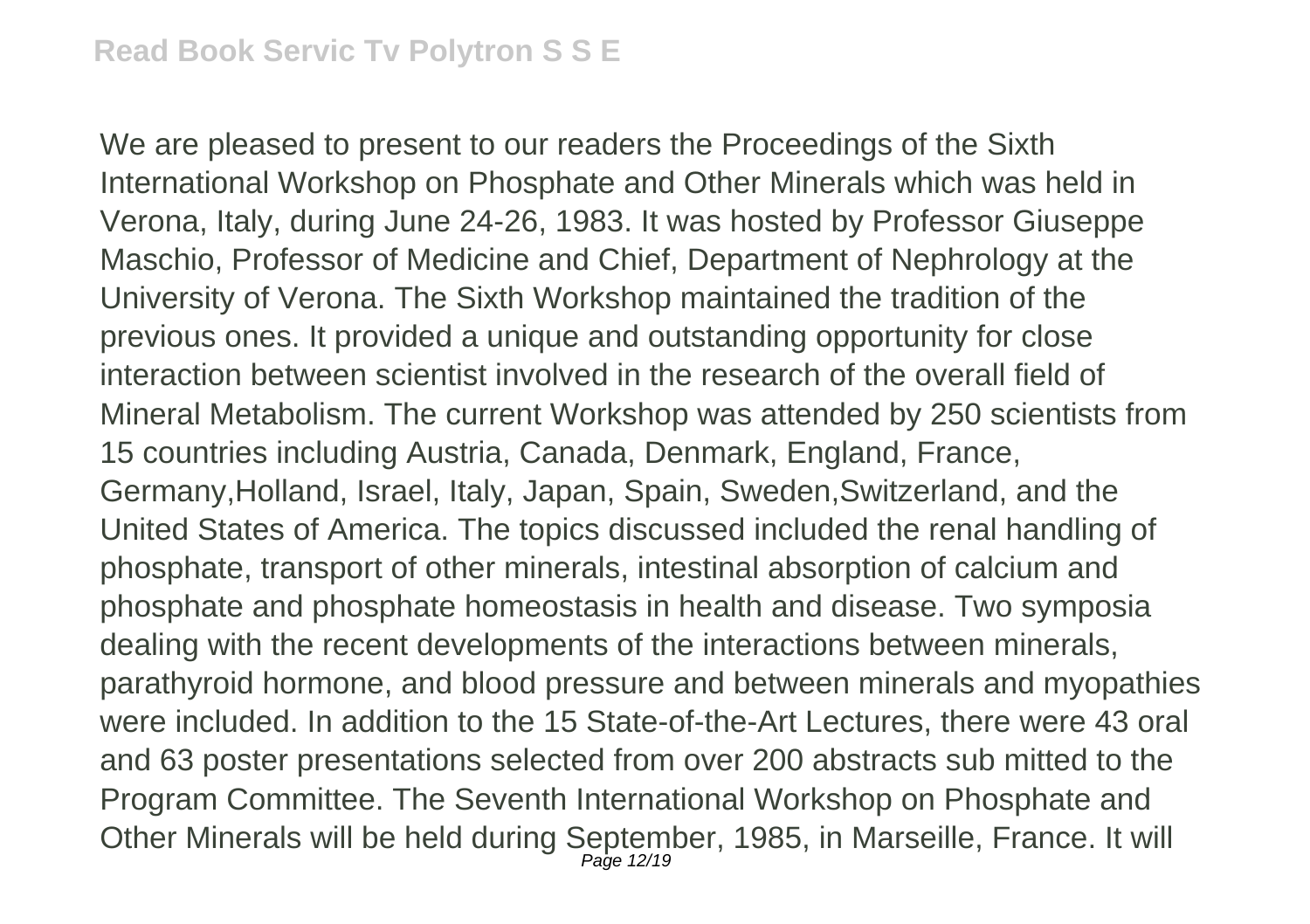be hosted by Professor Michel almer, Chief of the Department of Nephrology at the University of Marseille. The theme of this coming Workshop will focus on the pathophysiology of phosphate homeostasis and the metabolism of other minerals.

What consequences does the design of the virtual yield for architecture and to what extent can the nature of architecture be used productively to turn gameworlds into sustainable places - over here, in »reality«? This pioneering collection gives an overview of contemporary developments in designing video games and of the relationships such practices have established with the design of architecture. Due to their often simulatory nature, games reveal constructions of reality while positively impacting spatial ability and allowing for alternative avenues to complex topics and processes of negotiation. Granting insight into the merging of the design of real and virtual environments, this volume offers an invaluable platform for further debate.

This book is a printed edition of the Special Issue "Dietary Supplements" that was published in Nutrients

Forty original contributions on games and gaming culture What does Pokémon Go tell us about globalization? What does Tetris teach us about rules? Is feminism boosted or bashed by Kim Kardashian: Hollywood? How does Page 13/19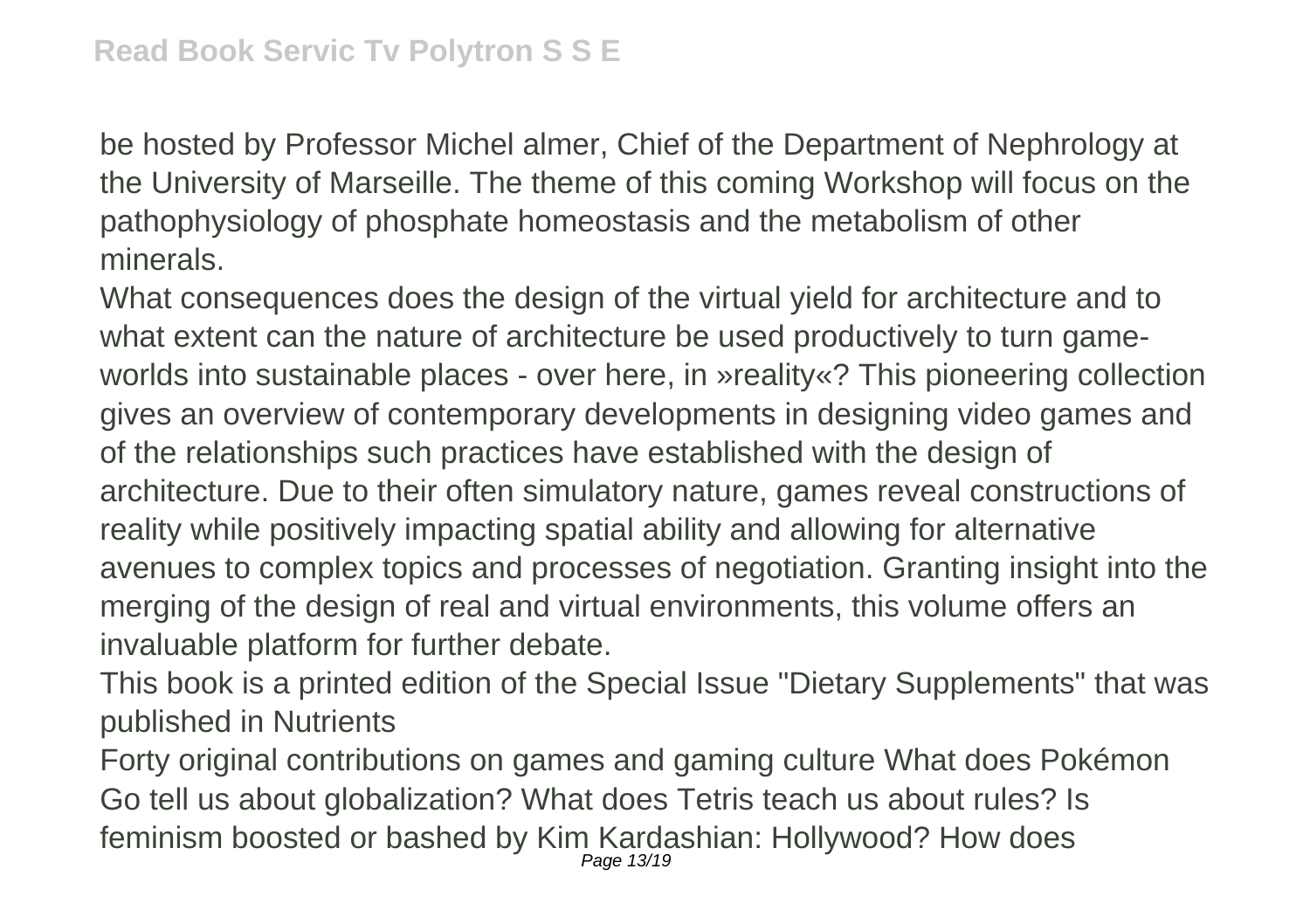BioShock Infinite help us navigate world-building? From arcades to Atari, and phone apps to virtual reality headsets, video games have been at the epicenter of our ever-evolving technological reality. Unlike other media technologies, video games demand engagement like no other, which begs the question—what is the role that video games play in our lives, from our homes, to our phones, and on global culture writ large? How to Play Video Games brings together forty original essays from today's leading scholars on video game culture, writing about the games they know best and what they mean in broader social and cultural contexts. Read about avatars in Grand Theft Auto V, or music in The Legend of Zelda: Ocarina of Time. See how Age of Empires taught a generation about postcolonialism, and how Borderlands exposes the seedy underbelly of capitalism. These essays suggest that understanding video games in a critical context provides a new way to engage in contemporary culture. They are a must read for fans and students of the medium.

The new edition of this successful reference offers both cutting-edge and classic pharmacological methods. Thoroughly revised and expanded to two volumes, it offers an updated selection of the most frequently used assays for reliably detecting the pharmacological effects of potential drugs. Every chapter has been updated, and numerous assays have been added. Each of the more than 1,000 Page 14/19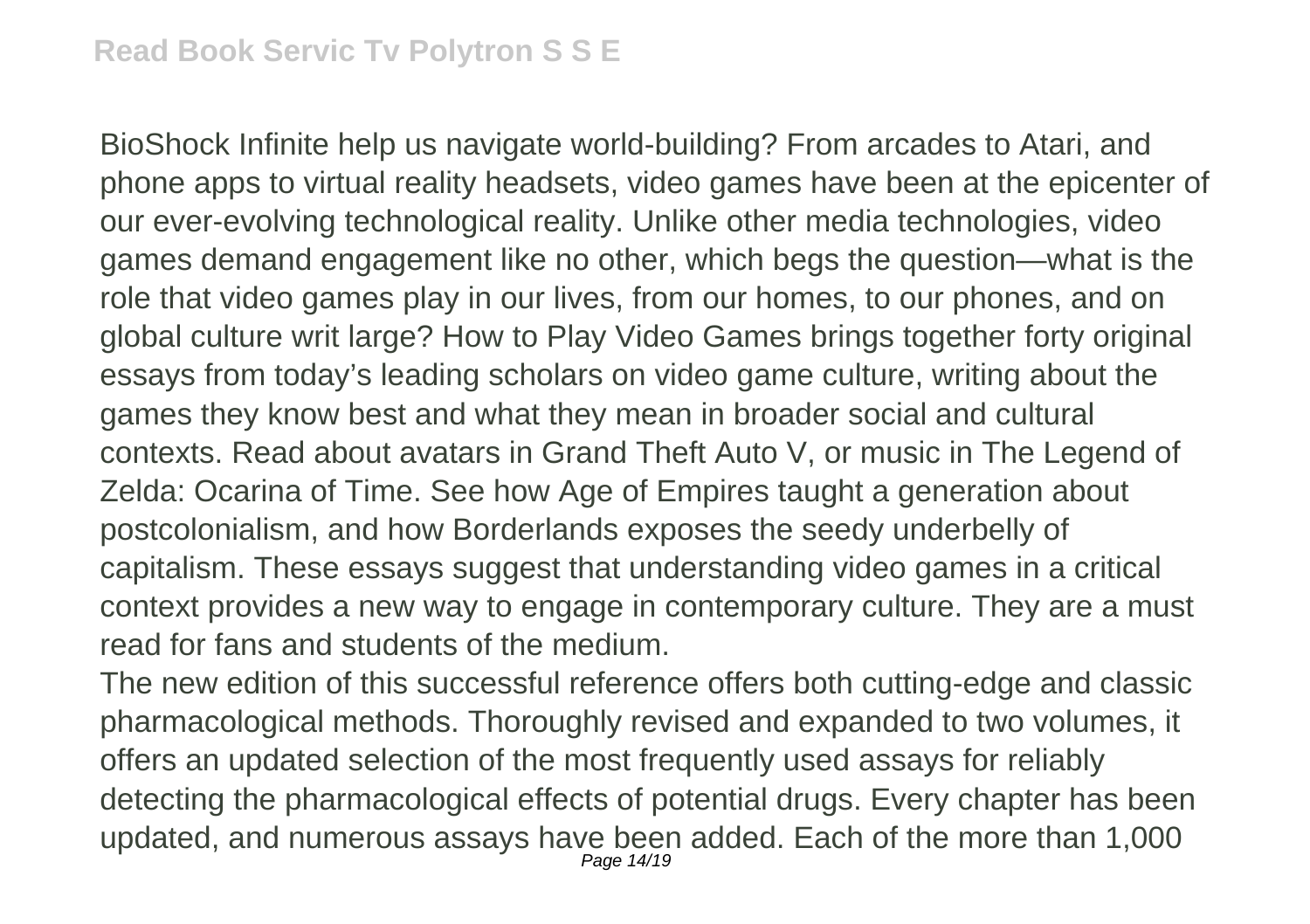assays comprises a detailed protocol outlining purpose and rationale, and a critical assessment of the results and their pharmacological and clinical relevance.

Maximizing Gene Expression focuses on prokaryotic and eukaryotic gene expression. The book first discusses E. coli promoters. Topics include structure analysis, steps in transcription initiation, structure-function correlation, and regulation of transcription initiation. The text also highlights yeast promoters, including elements that select initiation sites, transcription regulation, regulatory proteins, and upstream promoter elements. The text also describes protein coding genes of higher eukaryotes; instability of messenger RNA in bacteria; and replication control of the ColE1-type plasmids. The text then describes translation initiation, including the translation of prokaryotes and eukaryotes. The book puts emphasis on the selective degradation of abnormal proteins in bacteria. Topics include proteins rapidly hydrolyzed in E. coli; intracellular aggregates of abnormal polypeptides; energy requirement and pathway for proteins; proteolytic enzymes in E. coli; and regulation of ion expression. The text also highlights the detection of proteins produced by recombinant DNA techniques and mechanism and practice. The book is a good source of information for readers wanting to study gene expression.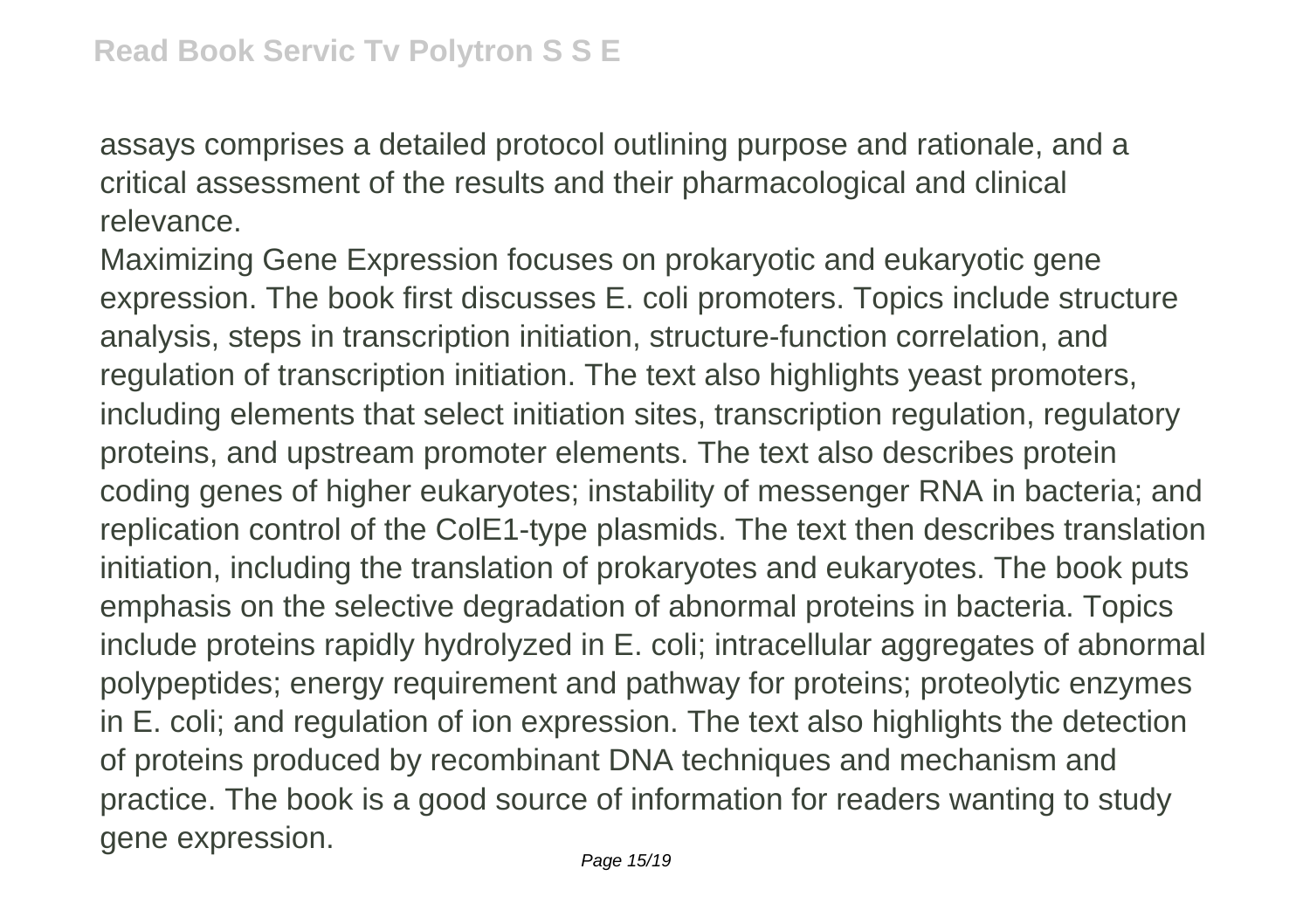In recent years, a number of textbooks on forensic science have been published, most of them directed to two groups, viz. the students of forensic science, and the customers so to say, (prosecutors, police officers, judges, defense lawyers). In this book, while covering fundamental concepts, we try to go a little further and address also active workers in the field of forensic chemistry. This is mainly achieved by relatively nu merous literature references. We hope that they may assist the forensic chemist in penetrating further into the subjects covered in this volume. At the end of most chapters there are examples of actual cases handled at the Swedish National Laboratory of Forensic Science. Many of these cases could, no doubt, have been investigated in greater detail, but they reflect the compromises often necessary for achieving a reasonable turnover. Some parts of the book are quite strongly colored by the personal opinions of the authors. We felt that these passages will give a little more life to the text than in other treatises of a more objective, but possibly duller character. The authors welcome all constructive criticism which will help to improve the book, should there be a second edition.

The sixth International Symposium on Genetics and Molecular Biology of Plant Nutriti9n was held in Elsinore, Denmark from August 17-21, 1998 and organised by th RiS0 National Laboratory in the year of its 40 anniversary. The 98 Page 16/19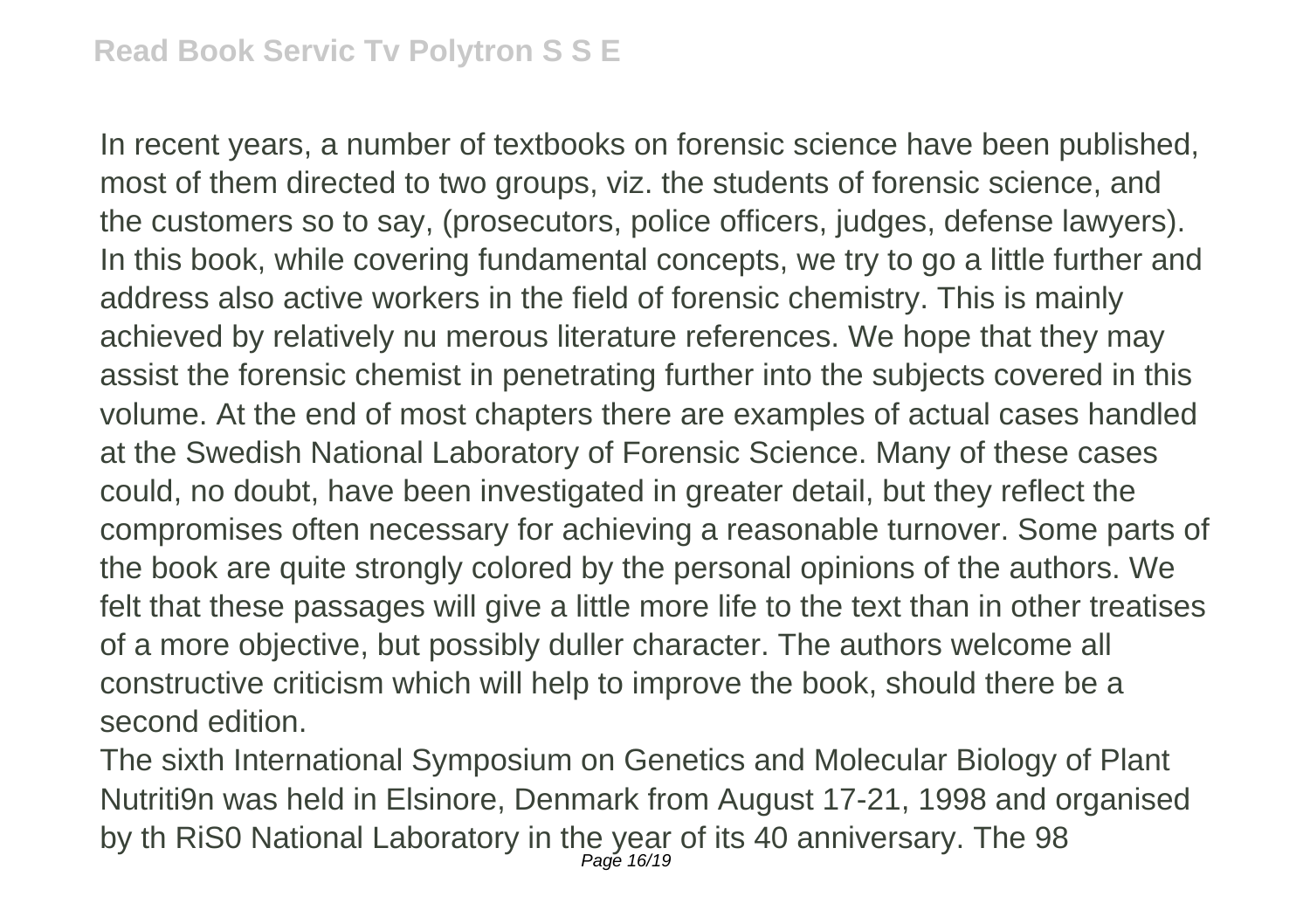participants represented 23 countries and 80 scientific contributions with 43 oral and 37 poster presentations. The symposium addressed the molecular mechanisms, physiology and genetic regulation of plant nutrition. The Symposium brought together scientists from a range of different disciplines to exchange information and ideas on the molecular biology of mineral nutrition of plants. The symposium emphasised: • Bridging the gab between molecular biology, applied genetics, plant nutrition and plant breeding. • The development of methodologies to improve the efficiency and effectiveness of nutrition of plants • Quality of plant products. With sessions on: Nitrogen; Phosphorous; Micronutrients; Symbiosis; Membranes; Stress; Heavy Metals and Plant Breeding. In comparison with the previous conferences in this series more emphasis was placed on use of molecular techniques to clarify physiological mechanisms and processes, gene expression and regulation, as well as genetic marker assisted analysis. Significant of molecular genetic markers and other progress was reported in exploitation biotechnologies in breeding programmes. This highly original work presents laboratory science in a deliberately skeptical way: as an anthropological approach to the culture of the scientist. Drawing on recent work in literary criticism, the authors study how the social world of the laboratory produces papers and other "texts,"' and how the scientific vision of Page 17/19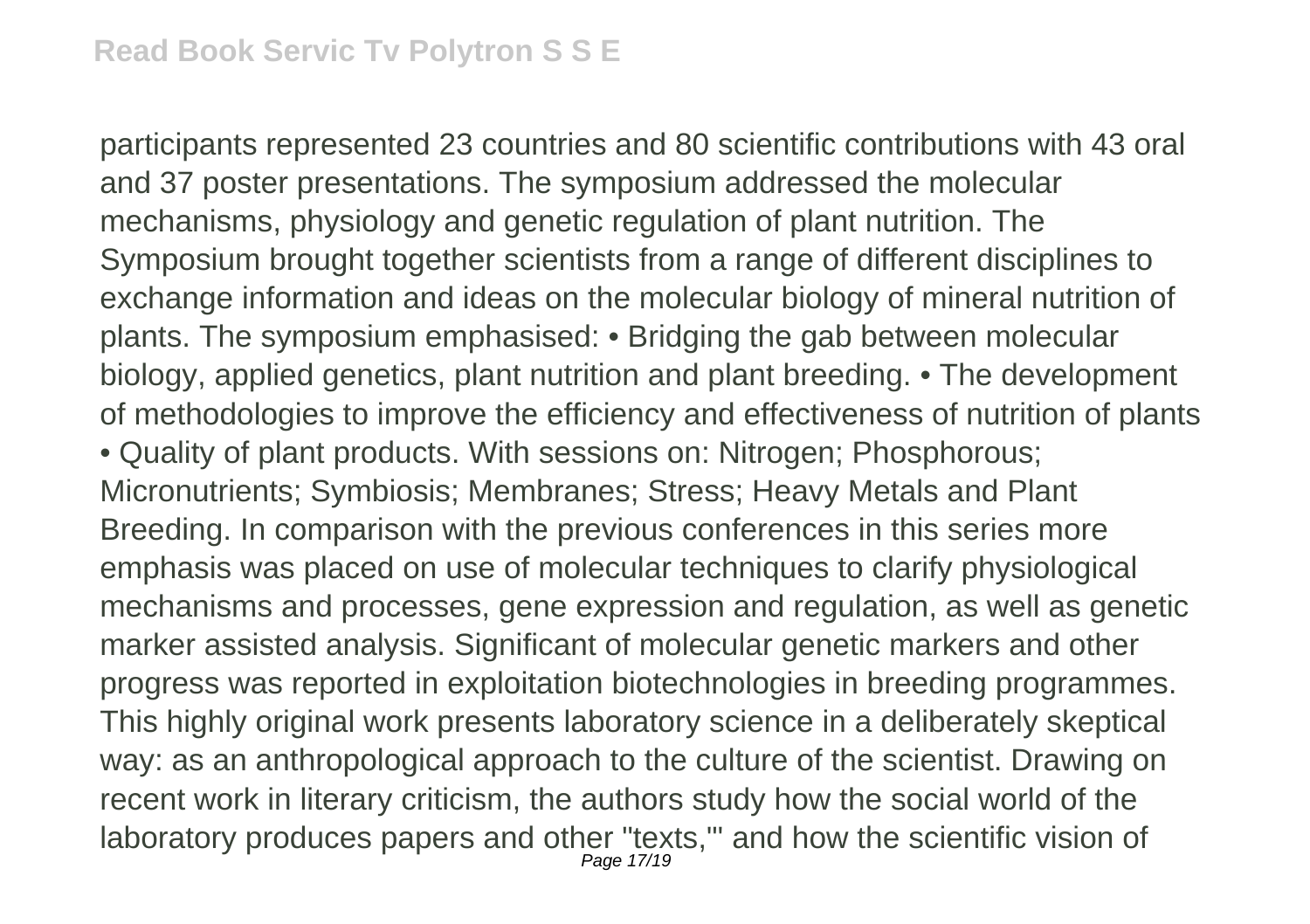reality becomes that set of statements considered, for the time being, too expensive to change. The book is based on field work done by Bruno Latour in Roger Guillemin's laboratory at the Salk Institute and provides an important link between the sociology of modern sciences and laboratory studies in the history of science.

This volume provides methods and approaches to study genetic and environmental regulatory controls on odontogenesis. Chapters guide readers through protocols for isolation and characterization of both epithelial and mesenchymal dental cells, methods on isolation, phenotypic characterization, expansion, differentiation, immunofluorescence, in situ hybridization, immunohistochemistry, imaging protocols, rodent dental fluorosis model, 3D assessment of crown size, dental diseases models, next generation sequencing, genetic and epigenetic studies, genome-wide association studies as well as clinical protocols for measurement of early childhood caries and saliva, and supragingival fluids and biofilm collection and subsequent analyses. Written in the highly successful Methods in Molecular Biology series format, chapters include introductions to their respective topics, lists of the necessary materials and reagents, step-by-step, readily reproducible laboratory protocols, and tips on troubleshooting and avoiding known pitfalls. Authoritative and cutting-edge, Page 18/19